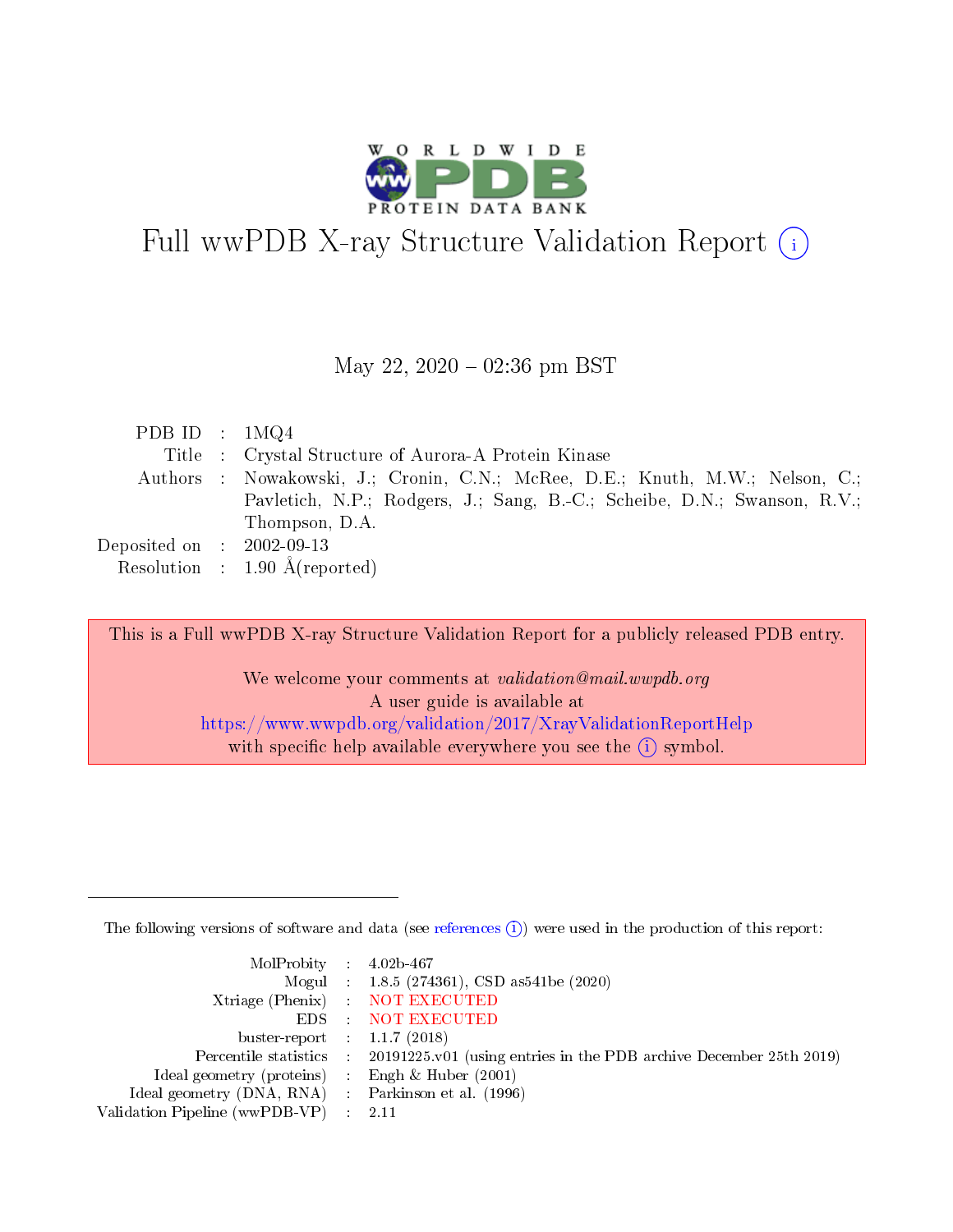# 1 [O](https://www.wwpdb.org/validation/2017/XrayValidationReportHelp#overall_quality)verall quality at a glance  $(i)$

The following experimental techniques were used to determine the structure: X-RAY DIFFRACTION

The reported resolution of this entry is 1.90 Å.

Percentile scores (ranging between 0-100) for global validation metrics of the entry are shown in the following graphic. The table shows the number of entries on which the scores are based.



| Metric                | Whole archive<br>$(\#\text{Entries})$ | Similar resolution<br>$(\#\text{Entries}, \text{resolution range}(\text{\AA})\)$ |
|-----------------------|---------------------------------------|----------------------------------------------------------------------------------|
| Clashscore            | 141614                                | $6847(1.90-1.90)$                                                                |
| Ramachandran outliers | 138981                                | 6760 (1.90-1.90)                                                                 |
| Sidechain outliers    | 138945                                | 6760 (1.90-1.90)                                                                 |

The table below summarises the geometric issues observed across the polymeric chains and their fit to the electron density. The red, orange, yellow and green segments on the lower bar indicate the fraction of residues that contain outliers for  $\geq=3$ , 2, 1 and 0 types of geometric quality criteria respectively. A grey segment represents the fraction of residues that are not modelled. The numeric value for each fraction is indicated below the corresponding segment, with a dot representing fractions  $\leq=5\%$ 

Note EDS was not executed.

| Mol | hain | Length | Quality of chain |     |  |  |  |  |
|-----|------|--------|------------------|-----|--|--|--|--|
|     |      | ∩רח    | 78%              | 15% |  |  |  |  |

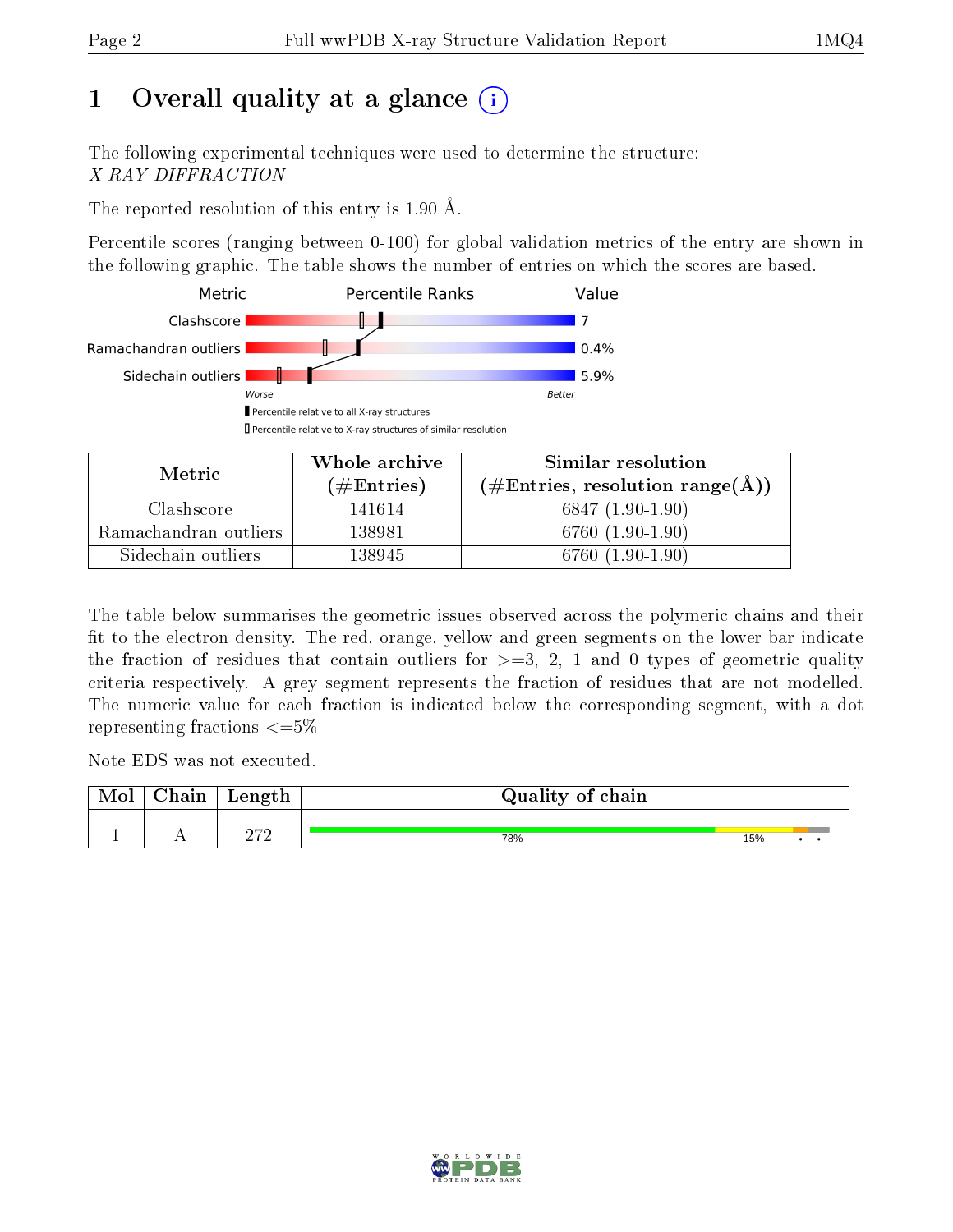# 2 Entry composition (i)

There are 5 unique types of molecules in this entry. The entry contains 2211 atoms, of which 0 are hydrogens and 0 are deuteriums.

In the tables below, the ZeroOcc column contains the number of atoms modelled with zero occupancy, the AltConf column contains the number of residues with at least one atom in alternate conformation and the Trace column contains the number of residues modelled with at most 2 atoms.

Molecule 1 is a protein called AURORA-RELATED KINASE 1.

| Mol | Chain | Residues | $\bm{\mathrm{Atoms}}$  |      |     | ZeroOcc   AltConf   Trace |  |  |  |
|-----|-------|----------|------------------------|------|-----|---------------------------|--|--|--|
|     |       | 261      | $\text{Total}$<br>2105 | 1356 | 368 | 375                       |  |  |  |

There are 5 discrepancies between the modelled and reference sequences:

| Chain | Residue | $\perp$ Modelled $\perp$ | Actual | Comment                       | Reference |
|-------|---------|--------------------------|--------|-------------------------------|-----------|
|       | 120     | GLY.                     |        | CLONING ARTIFACT   UNP 014965 |           |
|       | 191     | A L A                    |        | CLONING ARTIFACT   UNP 014965 |           |
|       | 122.    | <b>MET</b>               |        | CLONING ARTIFACT   UNP 014965 |           |
|       | 123     | GLY                      |        | CLONING ARTIFACT   UNP 014965 |           |
|       | 124     | SER.                     |        | CLONING ARTIFACT   UNP 014965 |           |

• Molecule 2 is MAGNESIUM ION (three-letter code: MG) (formula: Mg).

|  | $\text{Mol}$   Chain   Residues | Atoms.      | $\mid$ ZeroOcc $\mid$ AltConf $\mid$ |  |
|--|---------------------------------|-------------|--------------------------------------|--|
|  |                                 | $\rm Total$ |                                      |  |

• Molecule 3 is PHOSPHATE ION (three-letter code: PO4) (formula:  $O_4P$ ).

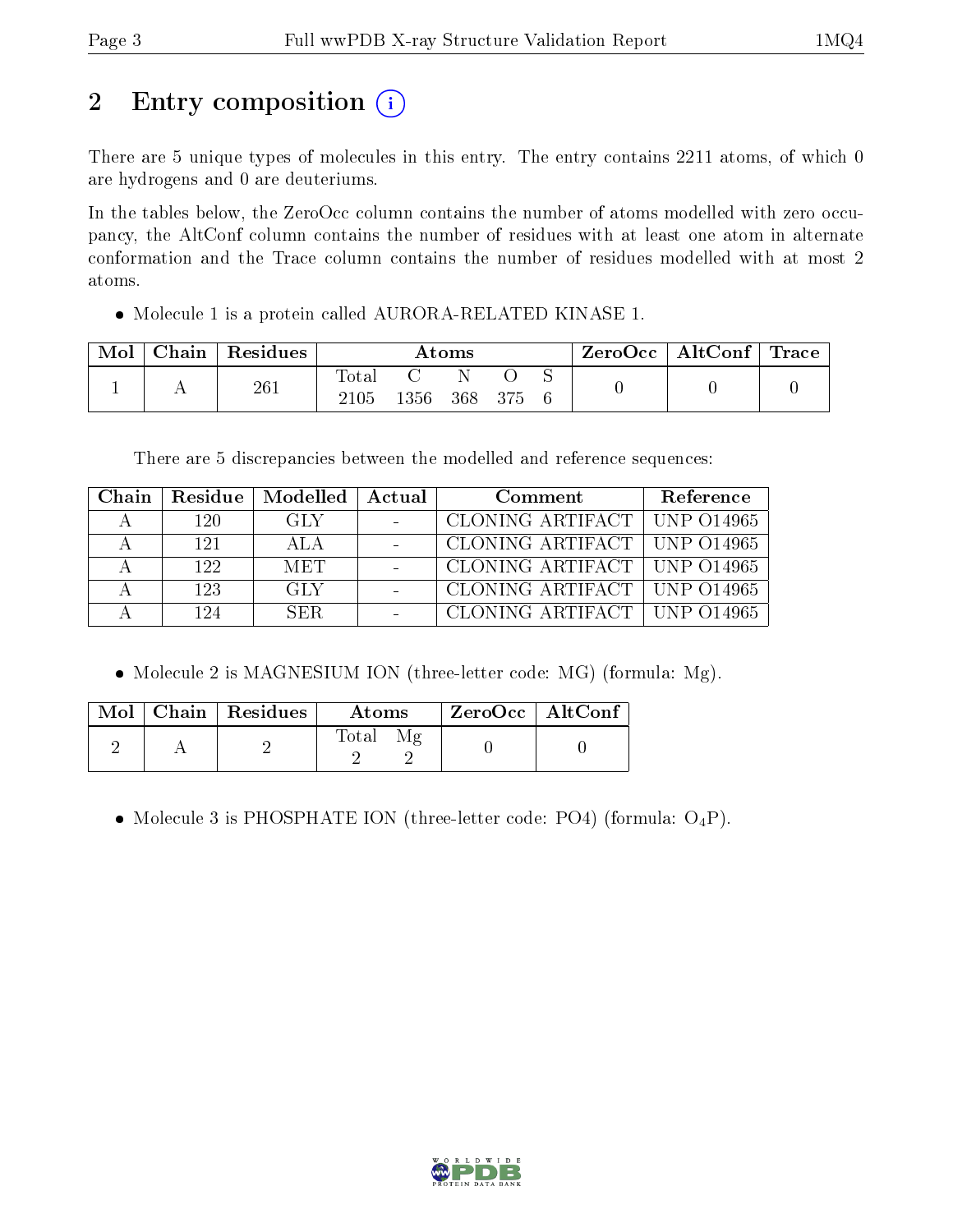

|  | $Mol$   Chain   Residues | Atoms |  |  | $ZeroOcc$   AltConf |
|--|--------------------------|-------|--|--|---------------------|
|  |                          | Total |  |  |                     |

• Molecule 4 is ADENOSINE-5'-DIPHOSPHATE (three-letter code: ADP) (formula:  $C_{10}H_{15}N_5O_{10}P_2$ .



| Mol | Chain   Residues | Atoms       |     |     |  | $ZeroOcc \   \ AltConf \  $ |  |  |
|-----|------------------|-------------|-----|-----|--|-----------------------------|--|--|
|     |                  | Total C N O | 10- | - 5 |  |                             |  |  |

• Molecule 5 is water.

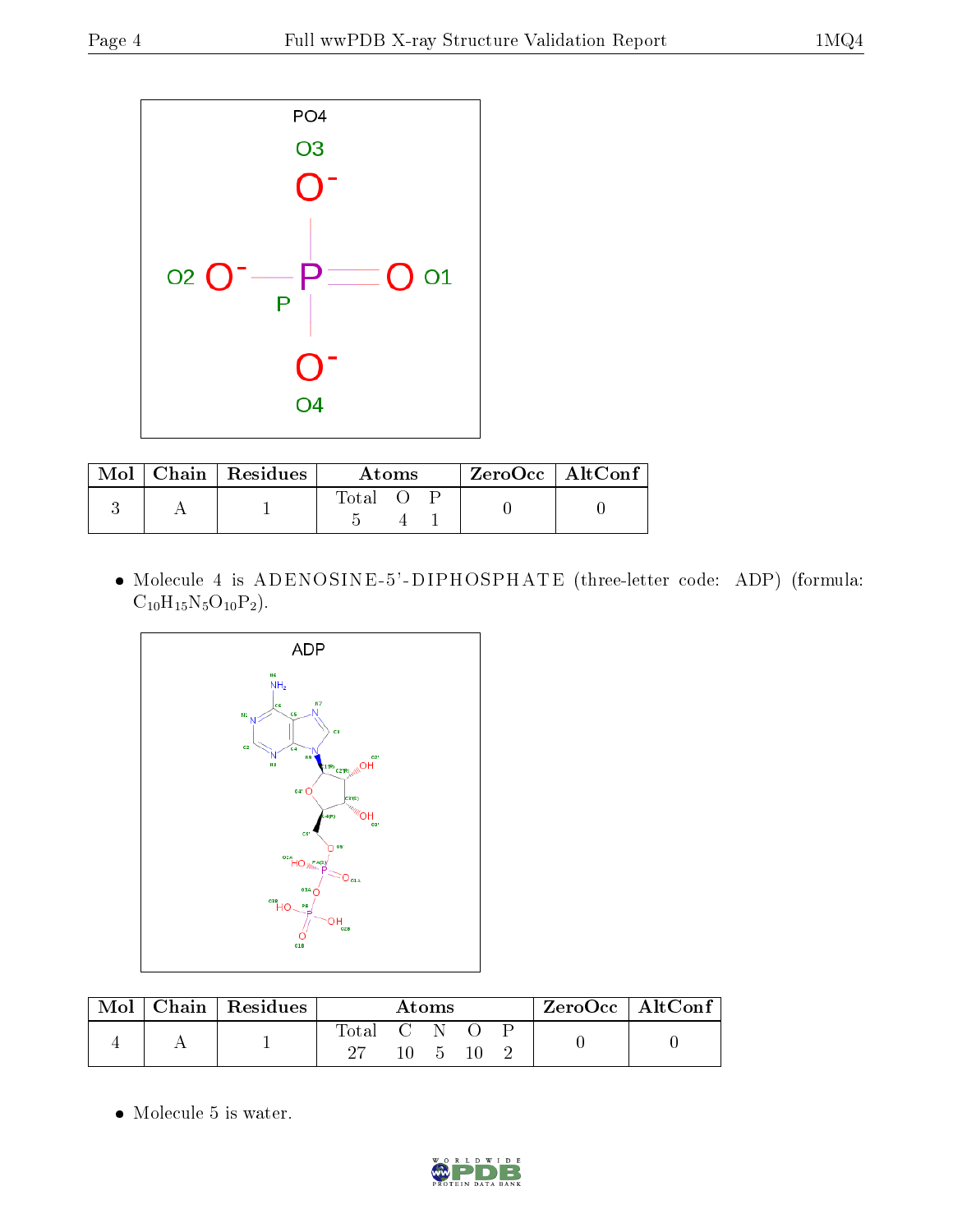|  | $Mol$   Chain   Residues | Atoms | ZeroOcc   AltConf |  |
|--|--------------------------|-------|-------------------|--|
|  | ∼ה                       | Total |                   |  |

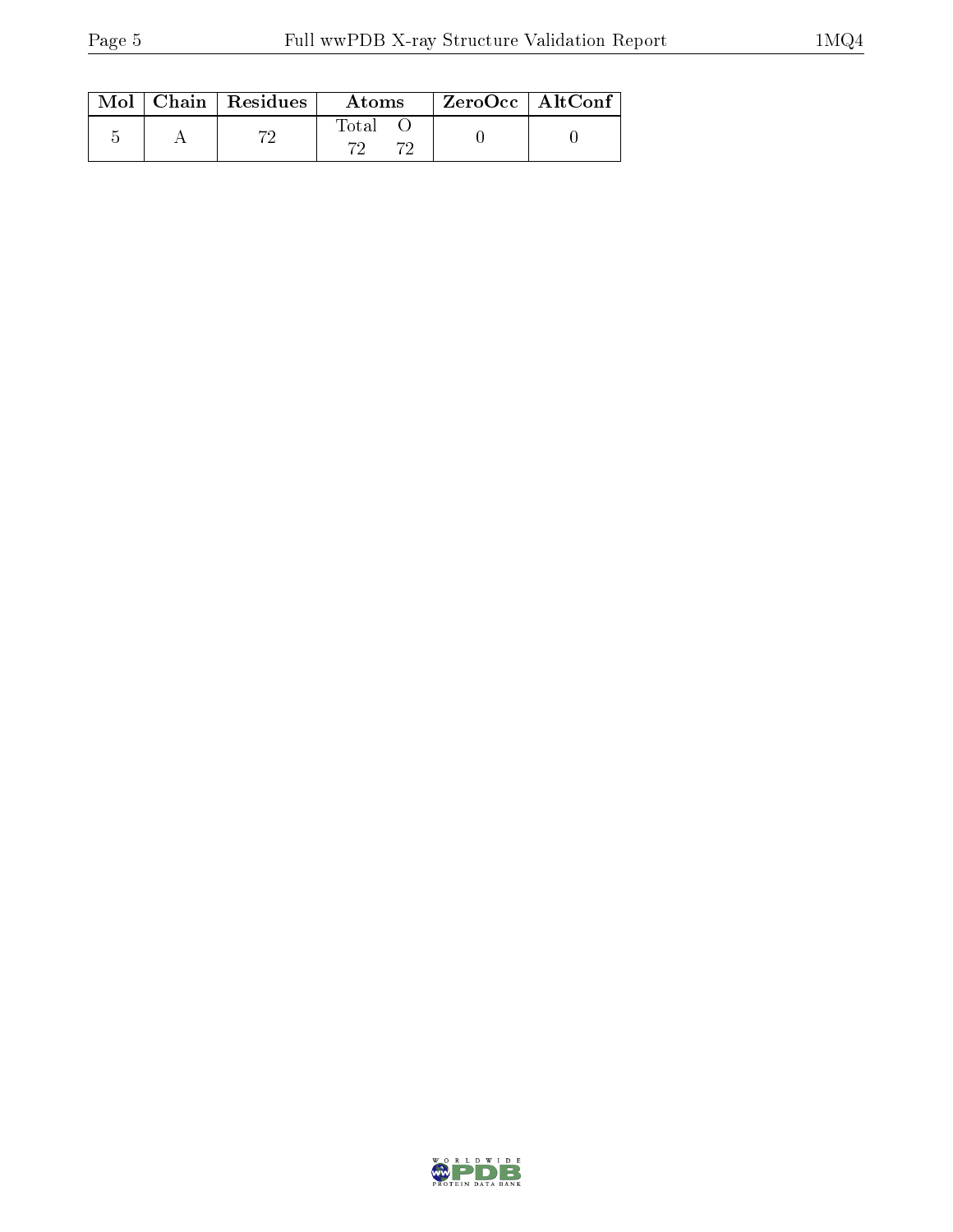# 3 Residue-property plots (i)

These plots are drawn for all protein, RNA and DNA chains in the entry. The first graphic for a chain summarises the proportions of the various outlier classes displayed in the second graphic. The second graphic shows the sequence view annotated by issues in geometry. Residues are colorcoded according to the number of geometric quality criteria for which they contain at least one outlier: green  $= 0$ , yellow  $= 1$ , orange  $= 2$  and red  $= 3$  or more. Stretches of 2 or more consecutive residues without any outlier are shown as a green connector. Residues present in the sample, but not in the model, are shown in grey.

Note EDS was not executed.

• Molecule 1: AURORA-RELATED KINASE 1



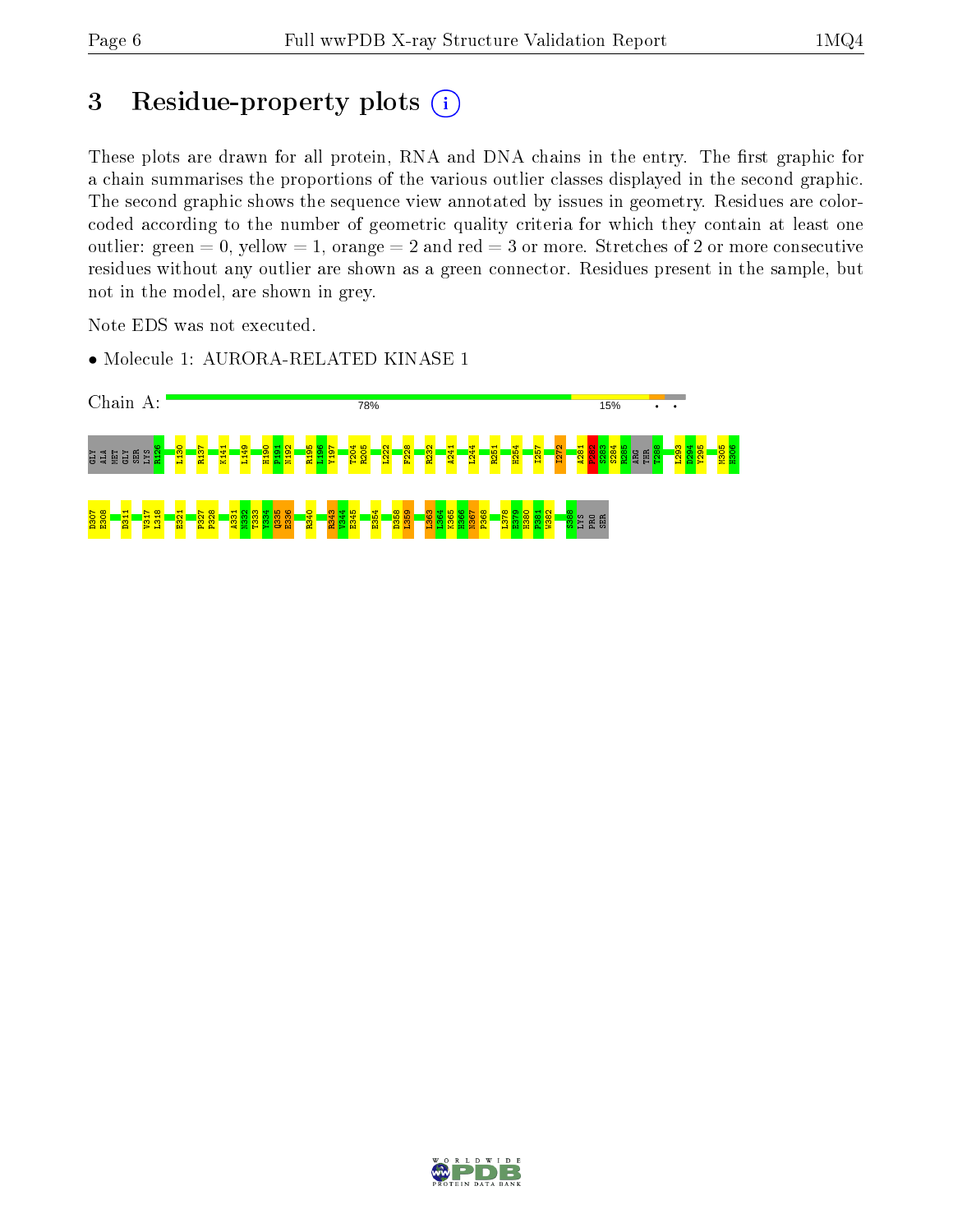## 4 Data and refinement statistics  $(i)$

Xtriage (Phenix) and EDS were not executed - this section is therefore incomplete.

| Property                               | Value                                              | Source    |  |
|----------------------------------------|----------------------------------------------------|-----------|--|
| Space group                            | P 61 2 2                                           | Depositor |  |
| Cell constants                         | $80.45\text{\AA}$<br>80.45Å<br>172.17Å             | Depositor |  |
| a, b, c, $\alpha$ , $\beta$ , $\gamma$ | $90.00^\circ$<br>$120.00^{\circ}$<br>$90.00^\circ$ |           |  |
| Resolution (A)                         | - 1.90<br>40.00                                    | Depositor |  |
| % Data completeness                    | $98.5(40.00-1.90)$                                 | Depositor |  |
| (in resolution range)                  |                                                    |           |  |
| $R_{merge}$                            | (Not available)                                    | Depositor |  |
| $\mathrm{R}_{sym}$                     | 0.09                                               | Depositor |  |
| Refinement program                     | REFMAC 5.1.19                                      | Depositor |  |
| $R, R_{free}$                          | 0.225<br>0.273                                     | Depositor |  |
| Estimated twinning fraction            | No twinning to report.                             | Xtriage   |  |
| Total number of atoms                  | 2211                                               | wwPDB-VP  |  |
| Average B, all atoms $(A^2)$           | 41.0                                               | wwPDB-VP  |  |

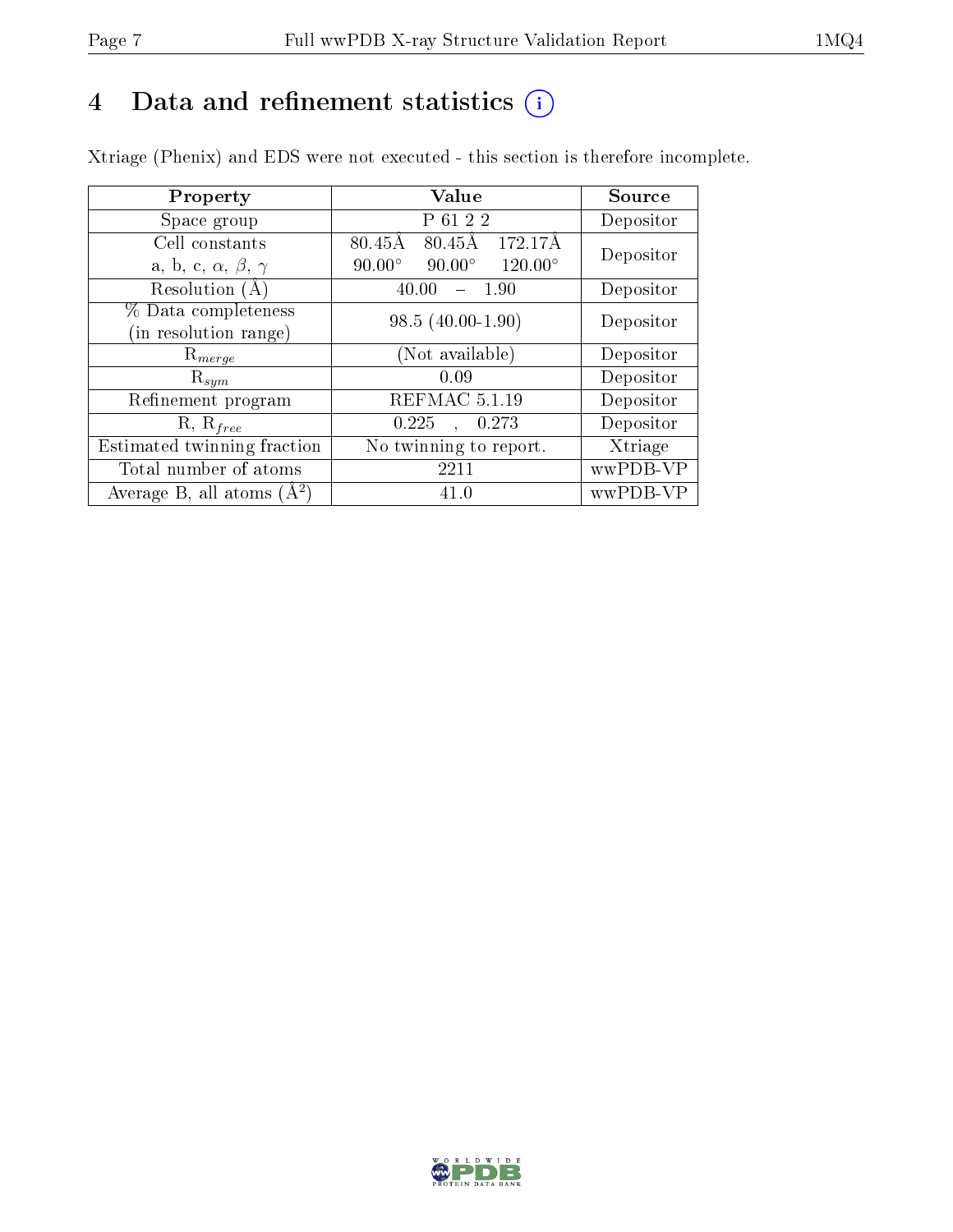# 5 Model quality  $(i)$

### 5.1 Standard geometry  $(i)$

Bond lengths and bond angles in the following residue types are not validated in this section: PO4, MG, ADP

The Z score for a bond length (or angle) is the number of standard deviations the observed value is removed from the expected value. A bond length (or angle) with  $|Z| > 5$  is considered an outlier worth inspection. RMSZ is the root-mean-square of all Z scores of the bond lengths (or angles).

| $Mol$   Chain |      | Bond lengths                            | Bond angles |                    |  |
|---------------|------|-----------------------------------------|-------------|--------------------|--|
|               |      | RMSZ $\mid \#  Z  > 5 \mid$ RMSZ $\mid$ |             | $\# Z  > 5$        |  |
|               | 0.60 | 0/2158                                  | 0.83        | $7/2923$ $(0.2\%)$ |  |

Chiral center outliers are detected by calculating the chiral volume of a chiral center and verifying if the center is modelled as a planar moiety or with the opposite hand.A planarity outlier is detected by checking planarity of atoms in a peptide group, atoms in a mainchain group or atoms of a sidechain that are expected to be planar.

|  | $\mid$ Mol $\mid$ Chain $\mid$ #Chirality outliers $\mid$ #Planarity outliers $\mid$ |
|--|--------------------------------------------------------------------------------------|
|  |                                                                                      |

There are no bond length outliers.

All (7) bond angle outliers are listed below:

| Mol | Chain | Res | Type                 | Atoms               | Ζ       | Observed $\binom{o}{c}$ | $Ideal(^o)$ |
|-----|-------|-----|----------------------|---------------------|---------|-------------------------|-------------|
|     | А     | 137 | $\rm{ARG}$           | $NE- CZ-NH2$        | $-7.21$ | 116.70                  | 120.30      |
|     | А     | 307 | ASP                  | $CB-CG-OD2$         | 7.07    | 124.66                  | 118.30      |
|     | А     | 137 | $\rm{ARG}$           | $NE$ - $CZ$ - $NH1$ | 6.97    | 123.78                  | 120.30      |
|     | А     | 282 | <b>PRO</b>           | $N$ -CD-CG          | $-5.99$ | 94.22                   | 103.20      |
|     | А     | 343 | $\rm{ARG}$           | $NE$ - $CZ$ - $NH1$ | 5.37    | 122.98                  | 120.30      |
|     | А     | 311 | ASP                  | $CB-CG-OD2$         | 5.30    | 123.07                  | 118.30      |
|     | А     | 336 | $\operatorname{GLU}$ | $CA$ -CB-CG         | 5.24    | 124.92                  | 113.40      |

There are no chirality outliers.

All (1) planarity outliers are listed below:

|  |     | $\lceil \, \text{Mol} \, \rceil$ Chain $\mid \text{Res} \mid \text{Type} \mid \text{Group}$ |
|--|-----|---------------------------------------------------------------------------------------------|
|  | 281 | ALA   Peptide                                                                               |

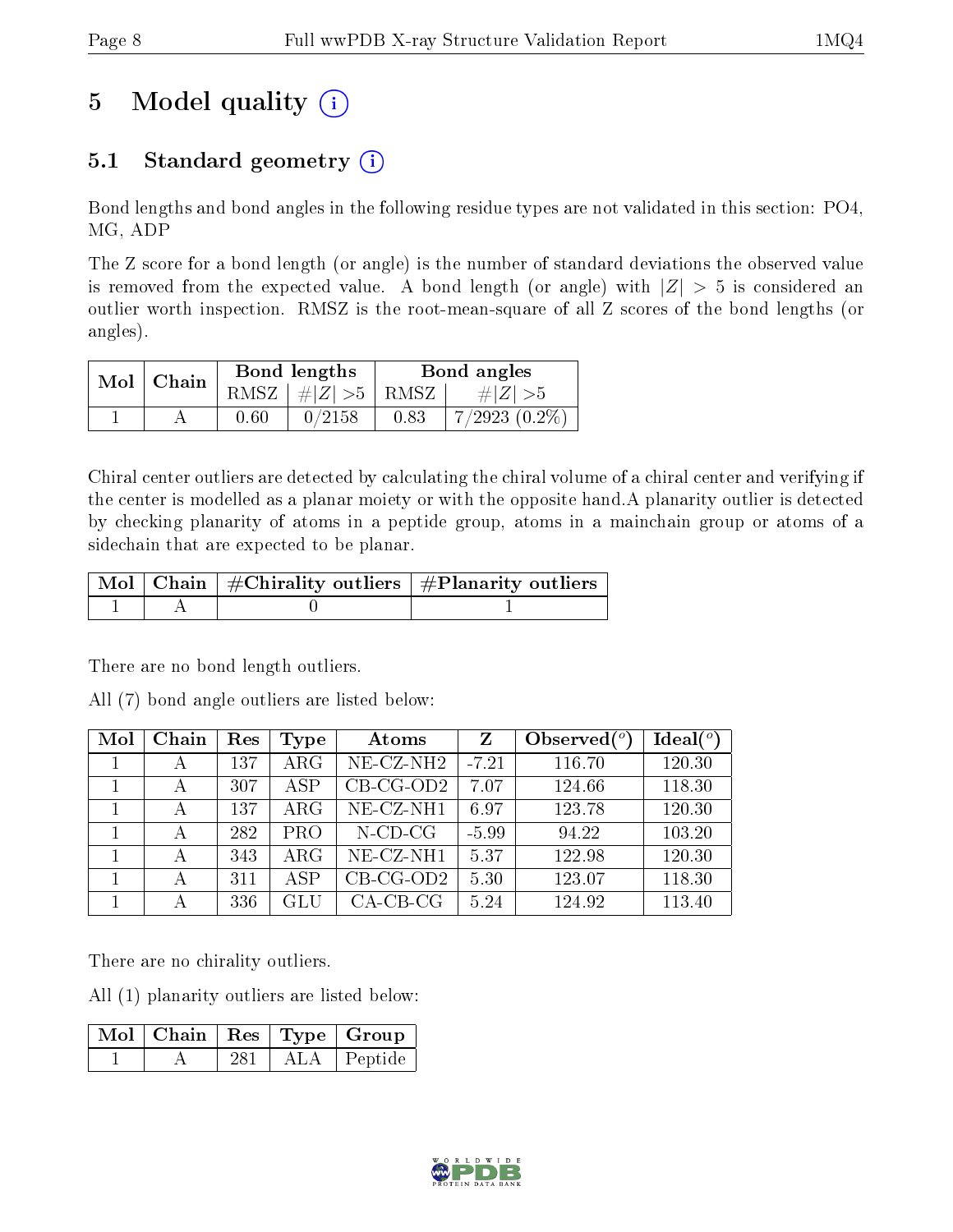#### 5.2 Too-close contacts  $(i)$

In the following table, the Non-H and H(model) columns list the number of non-hydrogen atoms and hydrogen atoms in the chain respectively. The H(added) column lists the number of hydrogen atoms added and optimized by MolProbity. The Clashes column lists the number of clashes within the asymmetric unit, whereas Symm-Clashes lists symmetry related clashes.

|  |      | Mol   Chain   Non-H   H(model)   H(added) |      |    | Clashes   Symm-Clashes |
|--|------|-------------------------------------------|------|----|------------------------|
|  | 2105 |                                           | 2082 | 30 |                        |
|  |      |                                           |      |    |                        |
|  |      |                                           |      |    |                        |
|  |      |                                           | l Q  |    |                        |
|  | 79   |                                           |      |    |                        |
|  | 2211 |                                           |      | 30 |                        |

The all-atom clashscore is defined as the number of clashes found per 1000 atoms (including hydrogen atoms). The all-atom clashscore for this structure is 7.

All (30) close contacts within the same asymmetric unit are listed below, sorted by their clash magnitude.

| Atom-1               |                              | Interatomic      | Clash           |
|----------------------|------------------------------|------------------|-----------------|
|                      | Atom-2                       | distance $(\AA)$ | overlap $(\AA)$ |
| 1: A: 335: GLN: H    | 1:A:335:GLN:HE21             | 1.37             | 0.72            |
| 1:A:365:LYS:NZ       | 5:A:3023:HOH:O               | 2.36             | 0.57            |
| 1: A:359:LEU:HD22    | 1:A:363:LEU:HD22             | 1.86             | 0.57            |
| 1:A:331:ALA:HB1      | 1:A:336:GLU:CD               | 2.25             | 0.55            |
| 1: A: 333: THR: HG22 | 1:A:335:GLN:H                | 1.73             | 0.53            |
| 1:A:195:ARG:HG2      | 1: A:197:TYR:CE2             | 2.45             | 0.52            |
| 1:A:317:VAL:HG13     | 1:A:328:PRO:HD2              | 1.92             | 0.52            |
| 1:A:335:GLN:N        | 1:A:335:GLN:HE21             | 2.08             | 0.52            |
| 1:A:251:ARG:CZ       | 1:A:282:PRO:HD2              | 2.40             | 0.51            |
| 1:A:331:ALA:HB1      | 1:A:336:GLU:OE1              | $2.10\,$         | 0.51            |
| 1: A:367: ASN:HD22   | 1:A:368:PRO:HD2              | 1.74             | 0.51            |
| 1:A:358:ASP:OD2      | 1: A:380:HIS:HE1             | 1.94             | 0.51            |
| 1:A:190:HIS:HD2      | 1:A:192:ASN:H                | 1.59             | 0.50            |
| 1: A:251: ARG:HD2    | 1:A:308:GLU:OE2              | 2.10             | 0.50            |
| 1: A: 343: ARG: HG3  | 1: A: 343: ARG: HH11         | 1.78             | 0.48            |
| 1: A:244:LEU:HD21    | 1: A: 257: ILE: HD11         | 1.96             | 0.46            |
| 1:A:204:THR:HG23     | 1:A:205:ARG:HD2              | 1.97             | 0.46            |
| 1:A:190:HIS:CD2      | 1: A:192: ASN:H              | 2.34             | 0.45            |
| 1:A:367:ASN:HD22     | 1: A: 368: PRO:CD            | 2.29             | 0.45            |
| 1: A:228:PHE:CG      | $1:A:232:ARG:H\overline{D2}$ | 2.54             | 0.43            |
| 1:A:327:PRO:HB2      | 5:A:2096:HOH:O               | 2.18             | 0.43            |
| 1: A:295:TYR:OH      | 1:A:321:GLU:OE2              | 2.27             | 0.42            |

Continued on next page...

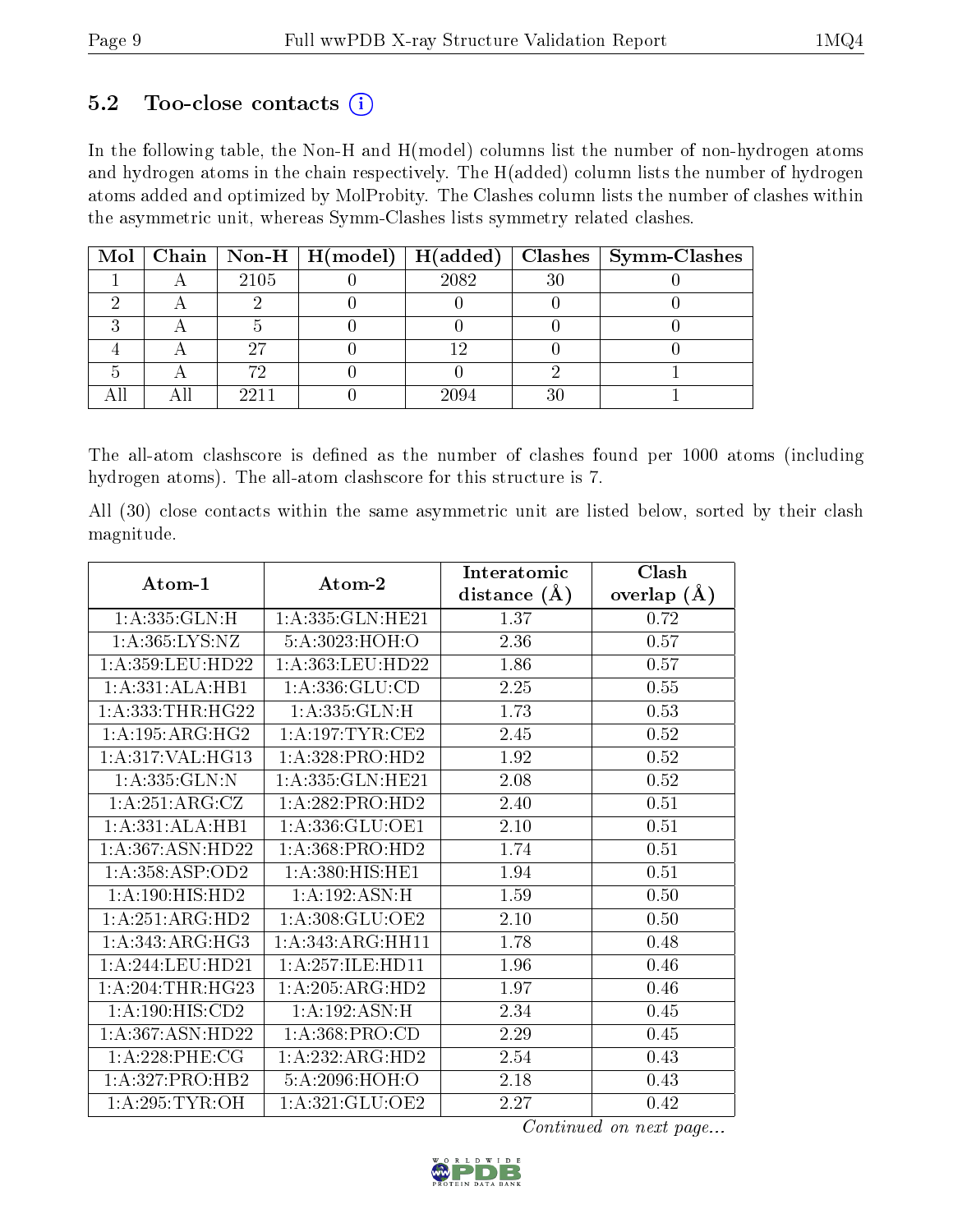|--|--|

| Atom-1              | Atom-2             | Interatomic<br>distance $(A)$ | Clash<br>overlap $(A)$ |
|---------------------|--------------------|-------------------------------|------------------------|
| 1:A:241:ALA:HB3     | 1: A:378:LEU:HD21  | 2.01                          | 0.42                   |
| 1:A:380:HIS:CD2     | 1:A:382:TRP:H      | 2.37                          | 0.42                   |
| 1: A:340: ARG: HA   | 1: A:345: GLU:HG3  | 2.02                          | 0.42                   |
| 1: A:340:ARG:HD2    | 1:A:345:GLU:CD     | 2.40                          | 0.42                   |
| 1:A:254:HIS:CD2     | 1:A:272:ILE:HD11   | 2.54                          | 0.42                   |
| 1: A:257: ILE: HG22 | 1:A:318:LEU:HD11   | 2.01                          | 0.42                   |
| 1:A:333:THR:HG22    | 1:A:335:GLN:N      | 2.35                          | 0.41                   |
| 1: A:257: ILE: HG12 | 1: A:272: ILE: CD1 | 2.51                          | 0.40                   |

Continued from previous page...

All (1) symmetry-related close contacts are listed below. The label for Atom-2 includes the symmetry operator and encoded unit-cell translations to be applied.

| Atom-1         | Atom-2                    | Interatomic<br>distance $(A)$ | $\mathrm{Class} \mathbf{h}$<br>overlap $(A)$ |
|----------------|---------------------------|-------------------------------|----------------------------------------------|
| 5:A:3007:HOH:O | 555<br>5:A:3007:HOH:O[10] | . .40 -                       | , 80                                         |

### 5.3 Torsion angles (i)

#### 5.3.1 Protein backbone  $(i)$

In the following table, the Percentiles column shows the percent Ramachandran outliers of the chain as a percentile score with respect to all X-ray entries followed by that with respect to entries of similar resolution.

The Analysed column shows the number of residues for which the backbone conformation was analysed, and the total number of residues.

| $\mid$ Mol $\mid$ Chain $\mid$ | Analysed Favoured   Allowed   Outliers   Percentiles                   |  |  |  |
|--------------------------------|------------------------------------------------------------------------|--|--|--|
|                                | $\frac{1}{257}/272$ (94\%)   245 (95\%)   11 (4\%)   1 (0\%)   34   24 |  |  |  |

All (1) Ramachandran outliers are listed below:

| Chain   Res | vpe |
|-------------|-----|
|             |     |

#### 5.3.2 Protein sidechains  $(i)$

In the following table, the Percentiles column shows the percent sidechain outliers of the chain as a percentile score with respect to all X-ray entries followed by that with respect to entries of similar resolution.

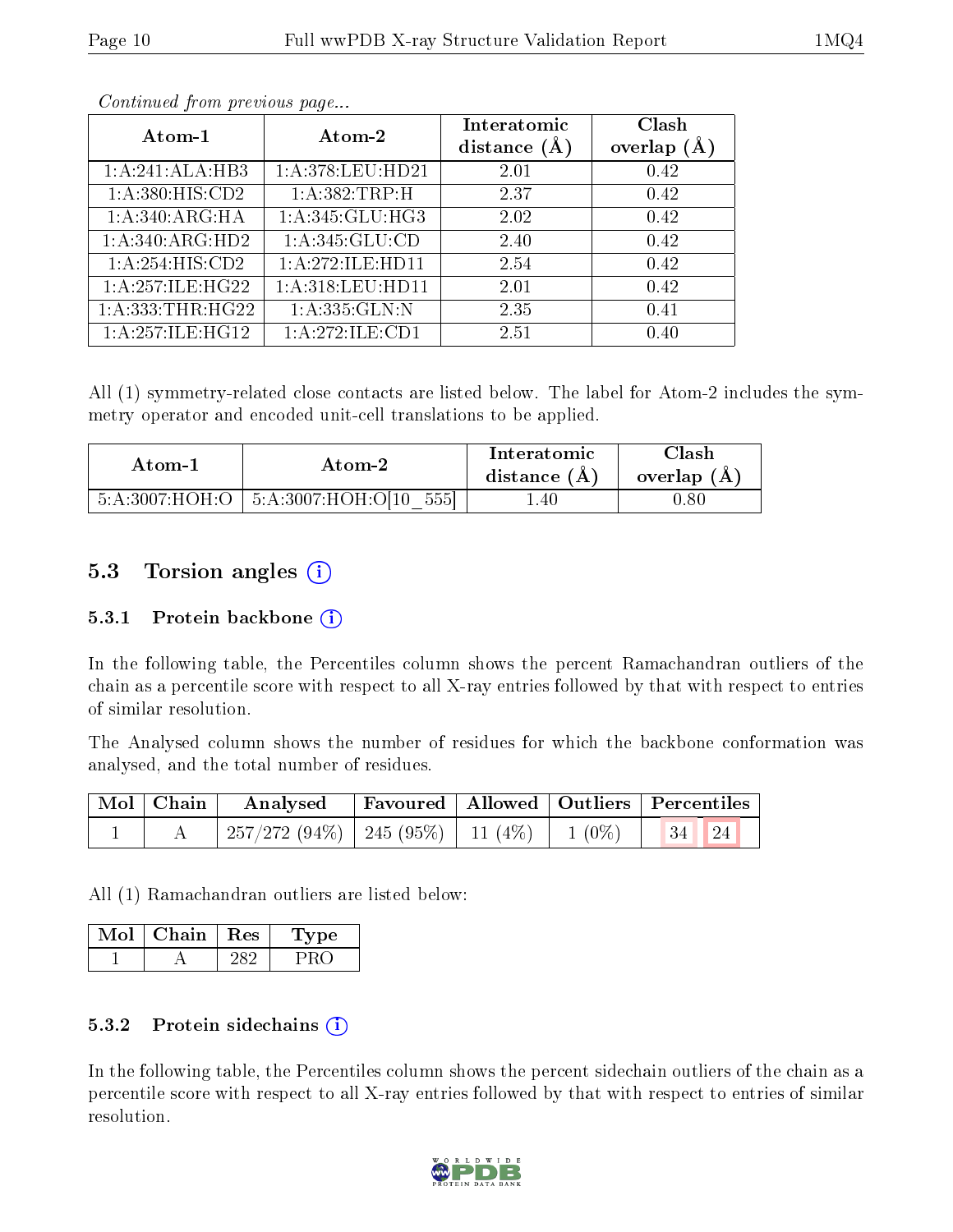The Analysed column shows the number of residues for which the sidechain conformation was analysed, and the total number of residues.

| $\mid$ Mol $\mid$ Chain | Analysed     |              |           | Rotameric   Outliers   Percentiles |
|-------------------------|--------------|--------------|-----------|------------------------------------|
|                         | 222/238(93%) | $-209(94\%)$ | $13(6\%)$ | $\vert$ 19 $\vert$ 10 $\vert$      |

All (13) residues with a non-rotameric sidechain are listed below:

| Mol          | Chain          | Res | Type                 |
|--------------|----------------|-----|----------------------|
| 1            | А              | 130 | LEU                  |
| $\mathbf{1}$ | A              | 141 | LYS                  |
| 1            | А              | 149 | LEU                  |
| 1            | А              | 222 | LEU                  |
| $\mathbf{1}$ | A              | 272 | ILE                  |
| 1            | А              | 284 | SER                  |
| 1            | А              | 293 | LEU                  |
| 1            | $\mathbf{A}$   | 305 | <b>MET</b>           |
| 1            | А              | 335 | GLN                  |
| 1            | A              | 354 | $\operatorname{GLU}$ |
| 1            | $\overline{A}$ | 359 | LEU                  |
| 1            | А              | 363 | LEU                  |
| 1            |                | 367 | ASN                  |

Some sidechains can be flipped to improve hydrogen bonding and reduce clashes. All (9) such sidechains are listed below:

| Mol | Chain | Res | Type       |
|-----|-------|-----|------------|
| 1   | А     | 185 | <b>GLN</b> |
| 1   | A     | 190 | HIS        |
| 1   | А     | 192 | <b>ASN</b> |
| 1   | A     | 231 | <b>GLN</b> |
| 1   | A     | 335 | <b>GLN</b> |
| 1   | A     | 367 | <b>ASN</b> |
| 1   | A     | 370 | <b>GLN</b> |
| 1   |       | 380 | HIS        |
|     |       | 386 | ASN        |

#### 5.3.3 RNA [O](https://www.wwpdb.org/validation/2017/XrayValidationReportHelp#rna)i

There are no RNA molecules in this entry.

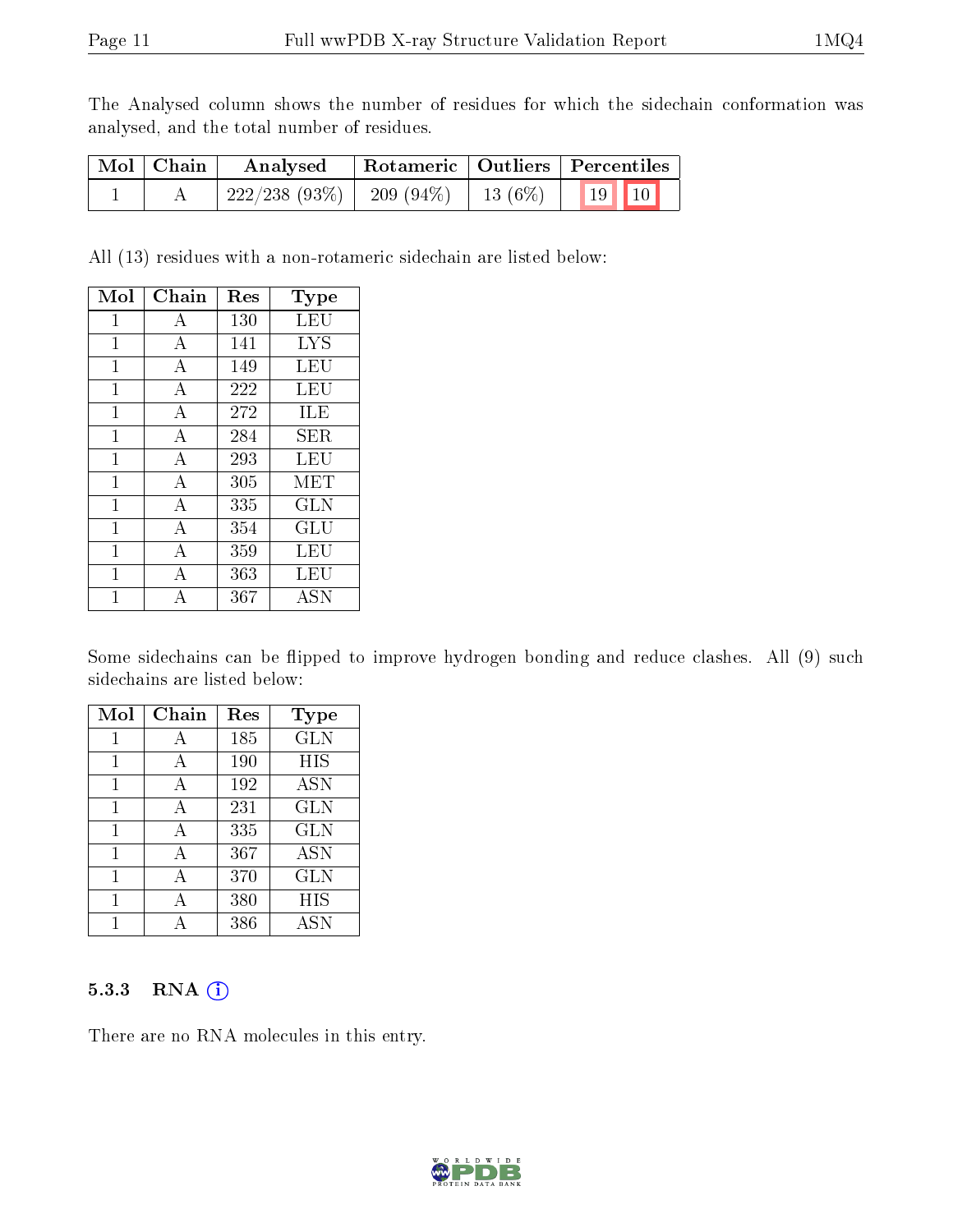### 5.4 Non-standard residues in protein, DNA, RNA chains (i)

There are no non-standard protein/DNA/RNA residues in this entry.

### 5.5 Carbohydrates (i)

There are no carbohydrates in this entry.

### 5.6 Ligand geometry  $(i)$

Of 4 ligands modelled in this entry, 2 are monoatomic - leaving 2 for Mogul analysis.

In the following table, the Counts columns list the number of bonds (or angles) for which Mogul statistics could be retrieved, the number of bonds (or angles) that are observed in the model and the number of bonds (or angles) that are dened in the Chemical Component Dictionary. The Link column lists molecule types, if any, to which the group is linked. The Z score for a bond length (or angle) is the number of standard deviations the observed value is removed from the expected value. A bond length (or angle) with  $|Z| > 2$  is considered an outlier worth inspection. RMSZ is the root-mean-square of all Z scores of the bond lengths (or angles).

| Mol<br>Chain<br>Type |                 |      | Res     |        | <b>Bond lengths</b> |          |          | Bond angles |      |               |
|----------------------|-----------------|------|---------|--------|---------------------|----------|----------|-------------|------|---------------|
|                      |                 | Link | Counts- | RMSZ   | $\# Z $<br>>2       | Counts   | RMSZ     | Z           |      |               |
|                      | ADP             |      | 2001    | ົ      | 24, 29, 29          | $1.22\,$ | $2(8\%)$ | 29,45,45    | 1.39 | $(6\%)$<br> 2 |
| v                    | PO <sub>4</sub> |      |         | $\sim$ | 4.4.4               | 0.97     |          | 6.6.6       | 0.45 |               |

In the following table, the Chirals column lists the number of chiral outliers, the number of chiral centers analysed, the number of these observed in the model and the number defined in the Chemical Component Dictionary. Similar counts are reported in the Torsion and Rings columns. '-' means no outliers of that kind were identified.

|     |      |        | Mol   Type   Chain   Res   Link   Chirals   Torsions   Rings |  |
|-----|------|--------|--------------------------------------------------------------|--|
| ADP | 2001 | $\sim$ | $\frac{0}{12/32/32}$ $\frac{0}{3/33}$                        |  |

All (2) bond length outliers are listed below:

| Mol | Chain |          |     | $\text{Res}$   $\text{Type}$   $\text{Atoms}$ | $\mathbf{Z}$  | Observed( $\AA$ )   Ideal( $\AA$ ) |  |
|-----|-------|----------|-----|-----------------------------------------------|---------------|------------------------------------|--|
|     |       | 2001     | ADP | $\mid$ C2-N3 $\mid$ 3.40                      |               |                                    |  |
|     |       | $2001\,$ | ADP | $C2-N1$                                       | $\sqrt{2.50}$ |                                    |  |

All (2) bond angle outliers are listed below:

| Mol   Chain |      | $\Box$ Res   Type $\Box$ | Atoms      |         | Observed( $^o$ )   Ideal( $^o$ ) |        |
|-------------|------|--------------------------|------------|---------|----------------------------------|--------|
|             | 2001 | A DP                     | $N3-C2-N1$ | $-5.52$ | 120.05                           | 128.68 |

Continued on next page...

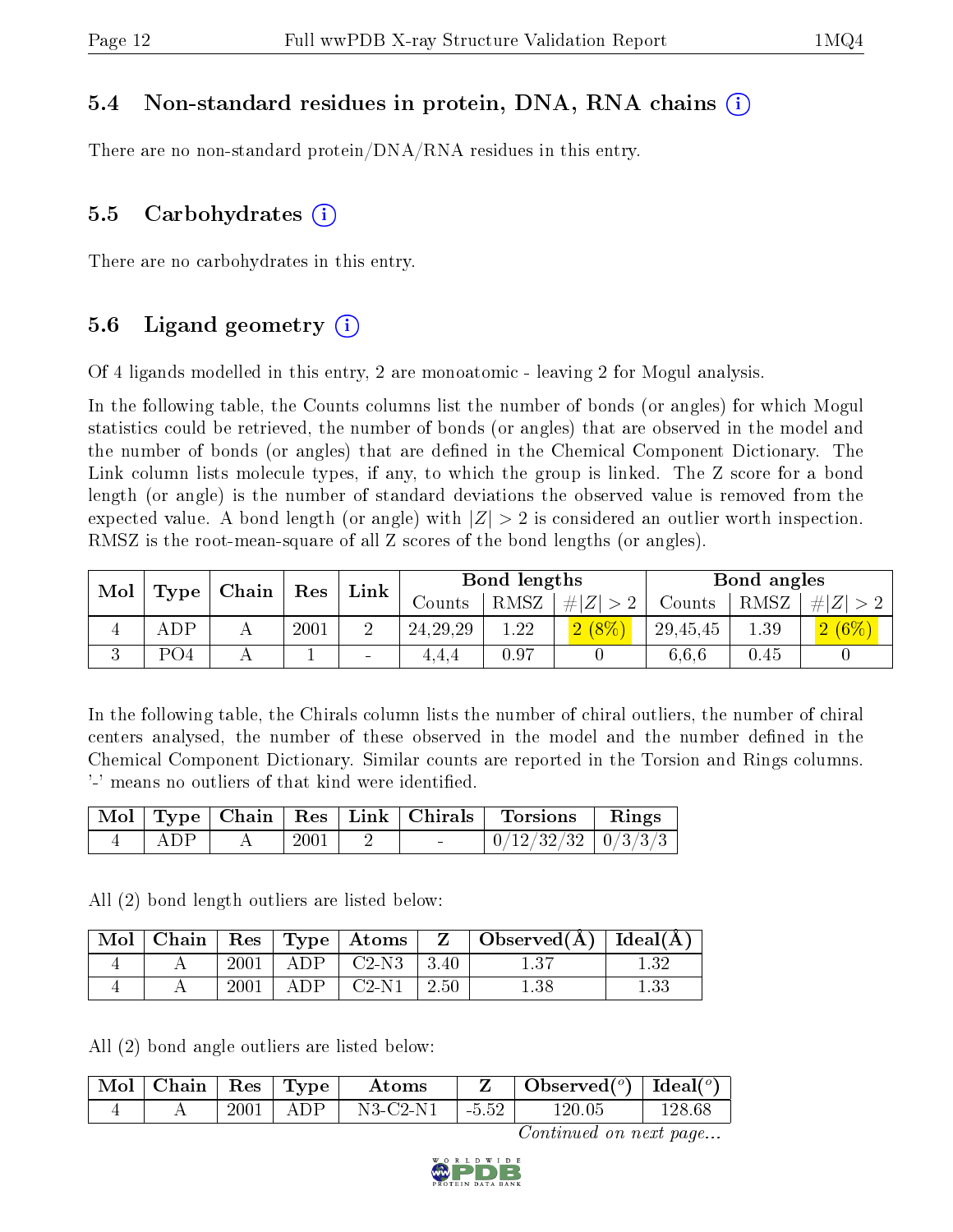Continued from previous page...

| $\sqrt{\text{Mol}\parallel\text{Chain}}\parallel\text{Res}\parallel\text{Type}\parallel$ |  | Atoms                            | Observed <sup>(<math>\circ</math>)</sup> [deal( $\circ$ ) |        |
|------------------------------------------------------------------------------------------|--|----------------------------------|-----------------------------------------------------------|--------|
|                                                                                          |  | $2001$   ADP   PA-O3A-PB   -2.57 | 124.02                                                    | 132.83 |

There are no chirality outliers.

There are no torsion outliers.

There are no ring outliers.

No monomer is involved in short contacts.

The following is a two-dimensional graphical depiction of Mogul quality analysis of bond lengths, bond angles, torsion angles, and ring geometry for all instances of the Ligand of Interest. In addition, ligands with molecular weight > 250 and outliers as shown on the validation Tables will also be included. For torsion angles, if less then 5% of the Mogul distribution of torsion angles is within 10 degrees of the torsion angle in question, then that torsion angle is considered an outlier. Any bond that is central to one or more torsion angles identified as an outlier by Mogul will be highlighted in the graph. For rings, the root-mean-square deviation (RMSD) between the ring in question and similar rings identified by Mogul is calculated over all ring torsion angles. If the average RMSD is greater than 60 degrees and the minimal RMSD between the ring in question and any Mogul-identied rings is also greater than 60 degrees, then that ring is considered an outlier. The outliers are highlighted in purple. The color gray indicates Mogul did not find sufficient equivalents in the CSD to analyse the geometry.



### 5.7 [O](https://www.wwpdb.org/validation/2017/XrayValidationReportHelp#nonstandard_residues_and_ligands)ther polymers  $(i)$

There are no such residues in this entry.

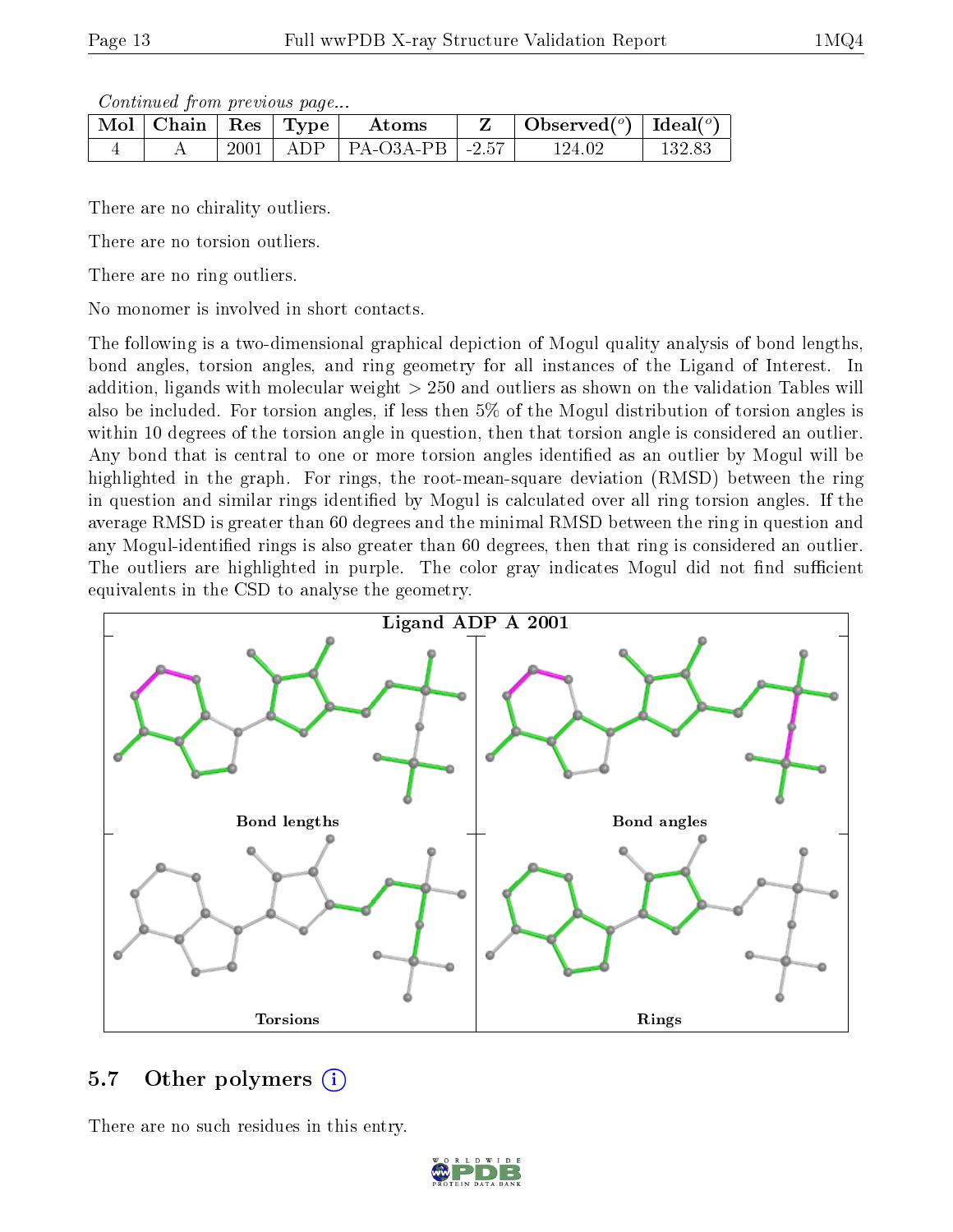## 5.8 Polymer linkage issues (i)

There are no chain breaks in this entry.